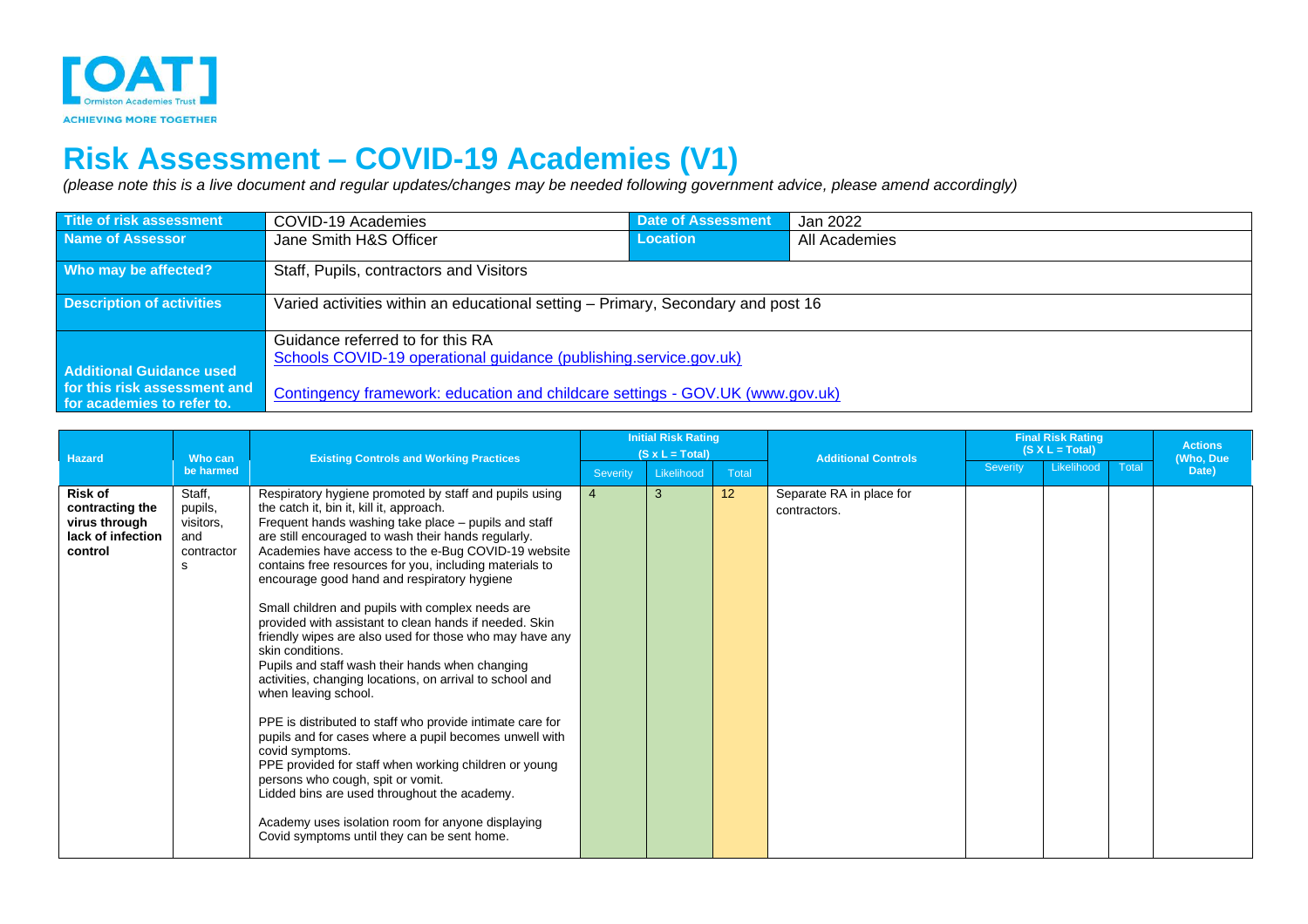|                                                                                       |                                                               |                                                                                                                                                                                                                                                                                                                                                                                                                                                                                                                                                                                                                                                                                                                                                                                                                                                                                                                                            | <b>Initial Risk Rating</b> |                        |       |                            | <b>Final Risk Rating</b> |            |                             |       |
|---------------------------------------------------------------------------------------|---------------------------------------------------------------|--------------------------------------------------------------------------------------------------------------------------------------------------------------------------------------------------------------------------------------------------------------------------------------------------------------------------------------------------------------------------------------------------------------------------------------------------------------------------------------------------------------------------------------------------------------------------------------------------------------------------------------------------------------------------------------------------------------------------------------------------------------------------------------------------------------------------------------------------------------------------------------------------------------------------------------------|----------------------------|------------------------|-------|----------------------------|--------------------------|------------|-----------------------------|-------|
| Hazard                                                                                | Who can                                                       | <b>Existing Controls and Working Practices</b>                                                                                                                                                                                                                                                                                                                                                                                                                                                                                                                                                                                                                                                                                                                                                                                                                                                                                             |                            | $(S \times L = Total)$ |       | <b>Additional Controls</b> | $(S X L = Total)$        |            | <b>Actions</b><br>(Who, Due |       |
|                                                                                       | be harmed                                                     |                                                                                                                                                                                                                                                                                                                                                                                                                                                                                                                                                                                                                                                                                                                                                                                                                                                                                                                                            | <b>Severity</b>            | Likelihood             | Total |                            | <b>Severity</b>          | Likelihood | <b>Total</b>                | Date) |
| <b>Risk of</b><br>contracting the<br>virus through<br>local outbreaks                 | Staff<br>pupils                                               | Advice is followed from Director of Public health/LPHT<br>and Regional directors and the outbreak management<br>plan is used which may re introduce the following;<br>Social distancing measures<br>$\bullet$<br><b>Bubbles</b><br>$\bullet$<br>Face coverings<br>$\bullet$<br>OAT Outbreak management plan is followed OATnet  <br>Coronavirus advice - Home (sharepoint.com)<br>The school contacts DfE helpline on 0800 046 8687 if<br>they have an outbreak which is several linked cases<br>within a 14 days period.<br>PHE LHPT and /RD's will recommend measures if an<br>outbreak occurs following the measures in the<br>contingency framework.                                                                                                                                                                                                                                                                                   | $\overline{4}$             | 3                      | 12    |                            |                          |            |                             |       |
| <b>Ventilation</b>                                                                    | Staff and<br>pupil                                            | Manufacturer's guidance referred to and Professional<br>supplier used where further advice is needed for<br>academies own HVAC system.<br>Guidance is followed in line with the HSE and CIBSE<br>Heating and ventilation guidance<br>Recirculation of air within a single room where this<br>is complemented by an outdoor air supply is acceptable<br>Where possible in occupied spaces windows are open<br>for natural ventilation<br>If it is windy, cold or raining then it may not be practical<br>to fully open the windows/vents, however they remain<br>open as far as reasonably possible without causing<br>discomfort.<br>Internal doors are propped open where appropriate.<br>Mechanical ventilation is adjusted to increase the<br>ventilation rate wherever possible and that only fresh<br>outside air is circulated.<br>Poor ventilated areas are assessed before use and<br>steps are taken to introduce fresh air flow. | $\overline{4}$             | 3                      | 12    |                            |                          |            |                             |       |
| <b>Staff related</b><br>absence<br>resulting in low<br>numbers of staff<br>to operate | Staff/SLT/<br>Pupils/<br>Catering<br>and<br>cleaning<br>staff | SLT to provide contingency planning when school have<br>a reduced number of staff in place.<br>School follow contingency outbreak management plan<br>on OATnet link above.<br>Academies to be bring in supply staff to cover absence if<br>needed.<br>Remind staff of sickness policy.<br>Only essential task is carried out where there are staff<br>shortages<br>If kitchen must close, emergency sandwiches can be<br>bought from local supermarkets on day and parents                                                                                                                                                                                                                                                                                                                                                                                                                                                                 | $\overline{4}$             | 3                      | 12    |                            |                          |            |                             |       |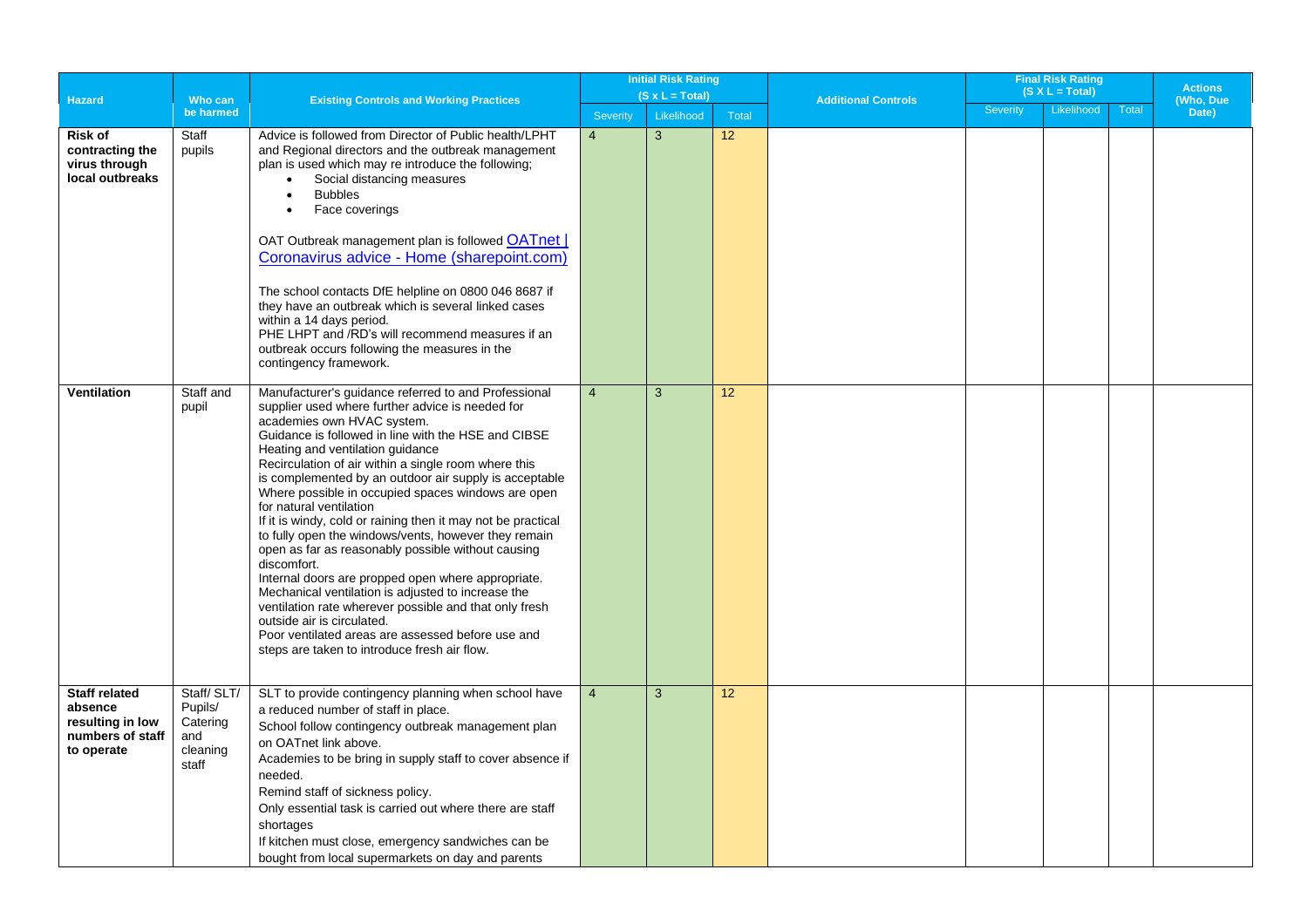| $(S X L = Total)$<br>$(S x L = Total)$<br><b>Hazard</b><br>Who can<br><b>Existing Controls and Working Practices</b><br><b>Additional Controls</b><br>Likelihood<br><b>Severity</b><br><b>Total</b><br>be harmed<br>Likelihood<br>Total<br><b>Severity</b> | <b>Actions</b><br>(Who, Due<br>Date) |
|------------------------------------------------------------------------------------------------------------------------------------------------------------------------------------------------------------------------------------------------------------|--------------------------------------|
|                                                                                                                                                                                                                                                            |                                      |
|                                                                                                                                                                                                                                                            |                                      |
| informed that pupils would need packed lunches                                                                                                                                                                                                             |                                      |
| following on from then or academy externally sourced                                                                                                                                                                                                       |                                      |
| lunch(sandwiches) provided for pupils entitled to free                                                                                                                                                                                                     |                                      |
| meals.<br>In the event of significant staff absence, the principal will                                                                                                                                                                                    |                                      |
| review the viability of school remaining open. The Head                                                                                                                                                                                                    |                                      |
| Teacher will consult with follow normal protocols as                                                                                                                                                                                                       |                                      |
| mentioned, If school is to be closed, then this will be                                                                                                                                                                                                    |                                      |
| communicated to staff and parents via email, letter,                                                                                                                                                                                                       |                                      |
| PLMR, and the school website.                                                                                                                                                                                                                              |                                      |
| $\overline{4}$<br>3<br>12<br>Staff,<br>Regular cleaning takes place and school follow the<br>Cleaning                                                                                                                                                      |                                      |
| government guidance below<br>pupils,                                                                                                                                                                                                                       |                                      |
| https://www.gov.uk/government/publications/covid-19-<br>cleaner<br>decontamination-in-non-healthcare-settings<br>and                                                                                                                                       |                                      |
| visitors                                                                                                                                                                                                                                                   |                                      |
| Schools follow cleaning guidance from                                                                                                                                                                                                                      |                                      |
| Hand contact surfaces, Frequent cleaning is increased                                                                                                                                                                                                      |                                      |
| especially for touch surfaces and equipment.<br>Staff use the most up to date cleaning checklist updated                                                                                                                                                   |                                      |
| for the pandemic.                                                                                                                                                                                                                                          |                                      |
| The school use foggers following anyone who has                                                                                                                                                                                                            |                                      |
| displayed symptoms or if an outbreak takes place, this                                                                                                                                                                                                     |                                      |
| includes fogging the isolation room.<br>Staff follow the cleaning guidance on oatnet OATnet                                                                                                                                                                |                                      |
| Coronavirus advice - Home (sharepoint.com)                                                                                                                                                                                                                 |                                      |
|                                                                                                                                                                                                                                                            |                                      |
| Staff responsible for cleaning their own<br>workstations/desks                                                                                                                                                                                             |                                      |
|                                                                                                                                                                                                                                                            |                                      |
| PPE is provided for staff for cleaning.<br>Staff and pupils have their own pens and pencils.                                                                                                                                                               |                                      |
|                                                                                                                                                                                                                                                            |                                      |
| Risk of<br>Staff and<br>12<br>$\overline{4}$<br>3                                                                                                                                                                                                          |                                      |
| CEV pupils and staff follow all the advice outlined in this<br>transmitting the<br>Pupils<br>risk assessment.<br>virus to                                                                                                                                  |                                      |
| vulnerable<br>Separate HCP/RA in place for those with medical needs.                                                                                                                                                                                       |                                      |
| Expectant mothers have a separate risk assessment in<br>groups                                                                                                                                                                                             |                                      |
| including<br>place and is regularly reviewed.                                                                                                                                                                                                              |                                      |
| expectant<br>mothers/CEV                                                                                                                                                                                                                                   |                                      |
| 3<br><b>Displaying</b><br>Staff and<br>Staff and pupils are aware not to come into the setting if<br>$\overline{4}$<br>12                                                                                                                                  |                                      |
| symptoms of<br>they have symptoms and must be sent home to self-<br>pupils                                                                                                                                                                                 |                                      |
| COVID 19 or a<br>isolate and follow<br>https://www.nhs.uk/conditions/coronavirus-covid-19/self-<br>positive test                                                                                                                                           |                                      |
| isolation-and-treatment/when-to-self-isolate-and-what-to-                                                                                                                                                                                                  |                                      |
| do/                                                                                                                                                                                                                                                        |                                      |
|                                                                                                                                                                                                                                                            |                                      |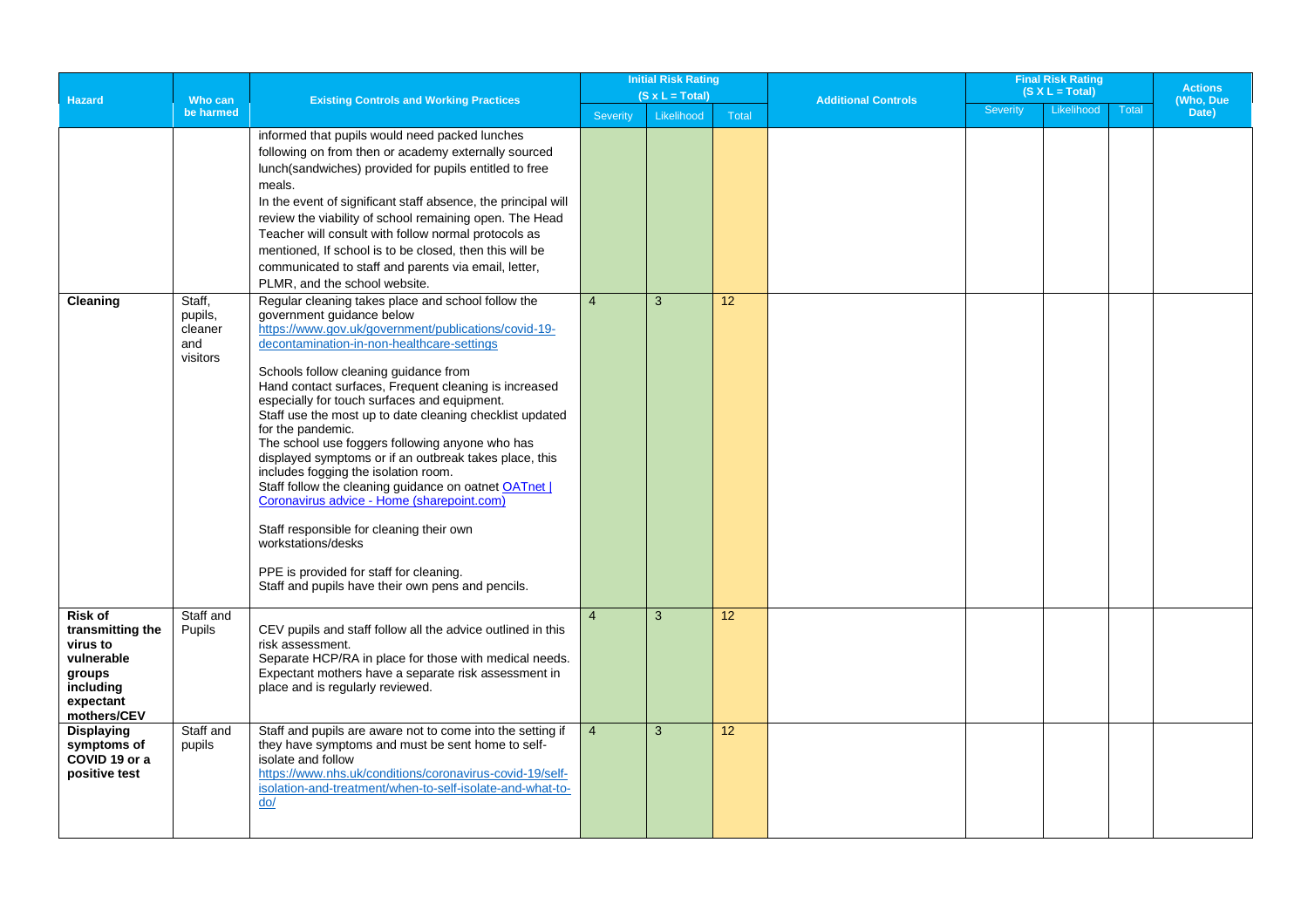|                              |                     |                                                                                                                                                                                                                                                                                                                                                                                                                                                                                                                                                                                                                                           | <b>Initial Risk Rating</b> |            |                 |                            | <b>Final Risk Rating</b> |            | <b>Actions</b><br>(Who, Due |       |
|------------------------------|---------------------|-------------------------------------------------------------------------------------------------------------------------------------------------------------------------------------------------------------------------------------------------------------------------------------------------------------------------------------------------------------------------------------------------------------------------------------------------------------------------------------------------------------------------------------------------------------------------------------------------------------------------------------------|----------------------------|------------|-----------------|----------------------------|--------------------------|------------|-----------------------------|-------|
| <b>Hazard</b>                | Who can             | <b>Existing Controls and Working Practices</b>                                                                                                                                                                                                                                                                                                                                                                                                                                                                                                                                                                                            | $(S \times L = Total)$     |            |                 | <b>Additional Controls</b> | $(S X L = Total)$        |            |                             |       |
|                              | be harmed           |                                                                                                                                                                                                                                                                                                                                                                                                                                                                                                                                                                                                                                           | Severity                   | Likelihood | Total           |                            | Severity                 | Likelihood | Total                       | Date) |
|                              |                     | If a child is waiting to be collected, they are moved to an<br>isolated room if appropriate for age of the child, windows<br>in the room are opened for ventilation.<br>If a child cannot be isolated, they are moved to an area<br>which is at least 2 metres away from others.<br>If the child needs the bathroom, it is separate from<br>others and cleaned and disinfected before being used by<br>anyone else.<br>Schools no longer complete contact tracing this is<br>completed by NHS test and trace.<br>Where pupils are self-isolating or have to self-isolate due<br>to being positive with covid remote learning is provided. |                            |            |                 |                            |                          |            |                             |       |
| Asymptomatic<br>testing      | Staff and<br>Pupils | Staff continue to test twice weekly at home                                                                                                                                                                                                                                                                                                                                                                                                                                                                                                                                                                                               | $\overline{4}$             | 3          | 12 <sup>2</sup> |                            |                          |            |                             |       |
| <b>Mental health</b>         | Staff and<br>Pupils | The schools provide a variety of different sources for<br>staff and pupils who may suffer from anxiety due to<br>covid.                                                                                                                                                                                                                                                                                                                                                                                                                                                                                                                   | $\overline{4}$             | 3          | 12 <sup>°</sup> |                            |                          |            |                             |       |
| <b>Educational</b><br>visits | Staff and<br>Pupils | International visits do not take place before the start of<br>the new term.<br>Schools are aware of the travel list and the likelihood<br>that this can change at any time.<br>School liaise with the RD's and insurance/travel policy<br>before looking at booking travel arrangements.<br>Contingency plans are in place should any travel plans<br>be cancelled.<br>For all educational visits a separate risk assessment is<br>completed and submitted through EVOLVE and advice<br>is sought form Outdoor educational advisory panel<br>(OEAP).                                                                                      | $\overline{4}$             | 3          | 12 <sup>2</sup> |                            |                          |            |                             |       |

| <b>Acknowledgements &amp; Signatures</b>                                                                                                     |                                     |                                                                                                                                                                                                                            |             |  |  |  |  |  |
|----------------------------------------------------------------------------------------------------------------------------------------------|-------------------------------------|----------------------------------------------------------------------------------------------------------------------------------------------------------------------------------------------------------------------------|-------------|--|--|--|--|--|
| Risk Assessor: By signing this risk assessment, I acknowledge my responsibility<br>as the Risk Assessor for conducting this risk assessment. |                                     | Management: By signing this risk assessment, I acknowledge my responsibility as the<br>department management for reviewing and approving this risk assessment and<br>communicating controls and any improvements to staff. |             |  |  |  |  |  |
| <b>Risk Assessor Name and Signature</b><br><b>Jane Smith</b>                                                                                 | Date:<br>12 <sup>th</sup> July 2021 | <b>Manager Name and Signature:</b>                                                                                                                                                                                         | <b>Date</b> |  |  |  |  |  |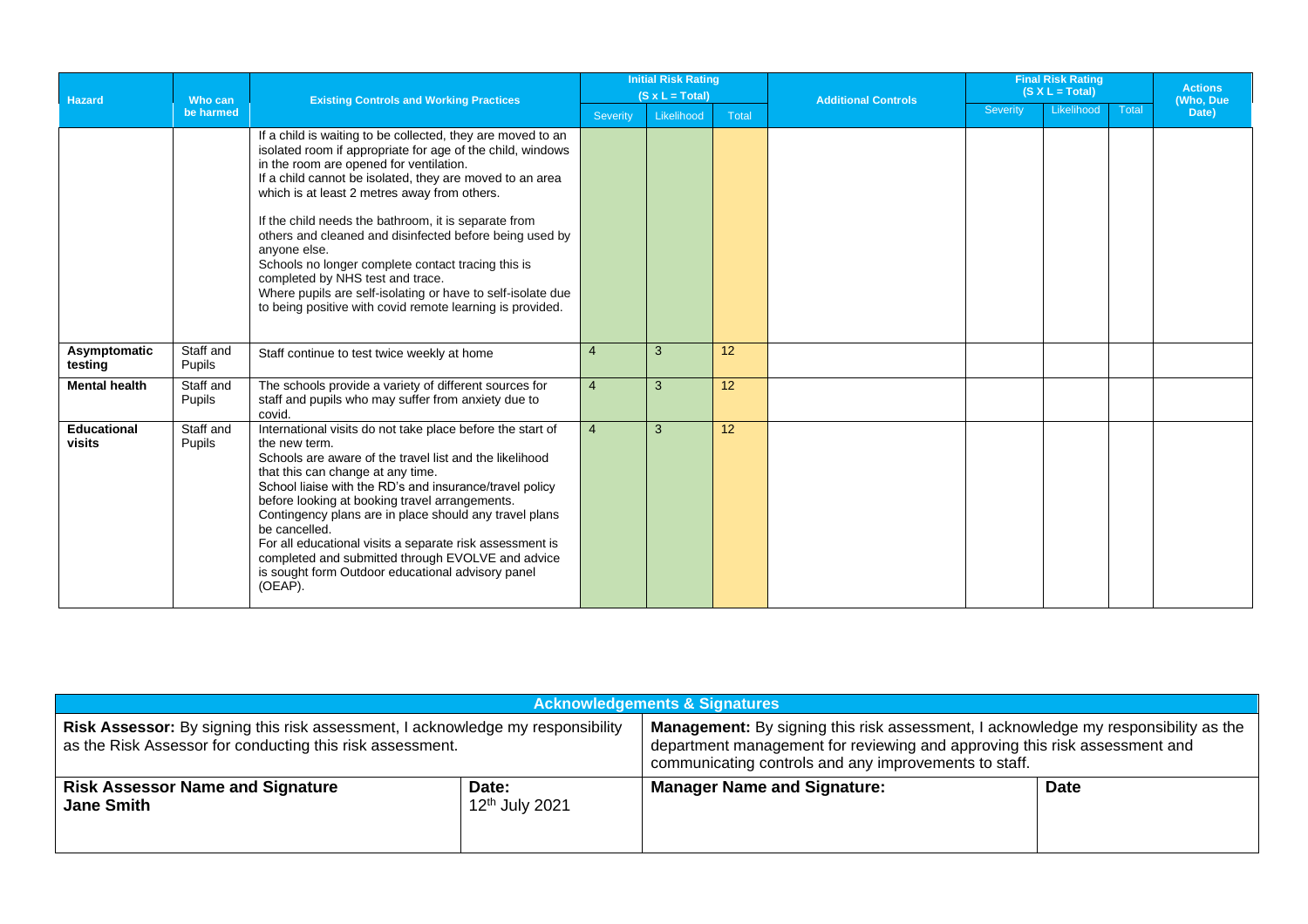**Acknowledgements & Signatures**

**Review date: September 2021 or as and when the guidance changes**

## **Guidance**

**Severity of Harm from this Hazard**

- **Total Estimated Risk = Severity x Likelihood**
- Hazards with significance factors equal to or greater than 16 or a Severity Rating of 4 or 5 warrants the use of additional controls and an action plan that has been reviewed

| <b>Score</b> | <b>Severity / Consequence</b><br><b>Effects</b>                                                                       |                                                                                                                |  |  |  |  |  |
|--------------|-----------------------------------------------------------------------------------------------------------------------|----------------------------------------------------------------------------------------------------------------|--|--|--|--|--|
|              | <b>NEGLIGIBLE</b><br>Negligible injury or health implications with no treatment or first-aid only                     |                                                                                                                |  |  |  |  |  |
| 2            | <b>MINOR</b>                                                                                                          | No-Lost Time Injury(ies) and no chronic effects, but treatment beyond first aid may be required.               |  |  |  |  |  |
| 3            | <b>MODERATE</b>                                                                                                       | Person suffering Lost Time Injury, RIDDOR, hospital treatment or job restriction/business affected by outbreak |  |  |  |  |  |
| 4            | Illness resulting in time off work long term/ill health<br><b>SERIOUS</b>                                             |                                                                                                                |  |  |  |  |  |
| 5            | <b>MAJOR</b><br>Fatality                                                                                              |                                                                                                                |  |  |  |  |  |
|              | <b>Likelihood of Potential Exposure to this Hazard</b>                                                                |                                                                                                                |  |  |  |  |  |
| <b>Score</b> | <b>Definition</b>                                                                                                     |                                                                                                                |  |  |  |  |  |
|              | Little or no chance of occurrence; would require an extraordinary combination of factors for the situation to result. |                                                                                                                |  |  |  |  |  |
| 2            | Not likely to occur in normal circumstances                                                                           |                                                                                                                |  |  |  |  |  |
| 3            | Possible when additional factors are present but otherwise unlikely to occur.                                         |                                                                                                                |  |  |  |  |  |
| 4            | Such an event is known to have occurred and is likely to re occur.                                                    |                                                                                                                |  |  |  |  |  |
| 5            | Almost inevitable that an incident would result / occurs frequently                                                   |                                                                                                                |  |  |  |  |  |